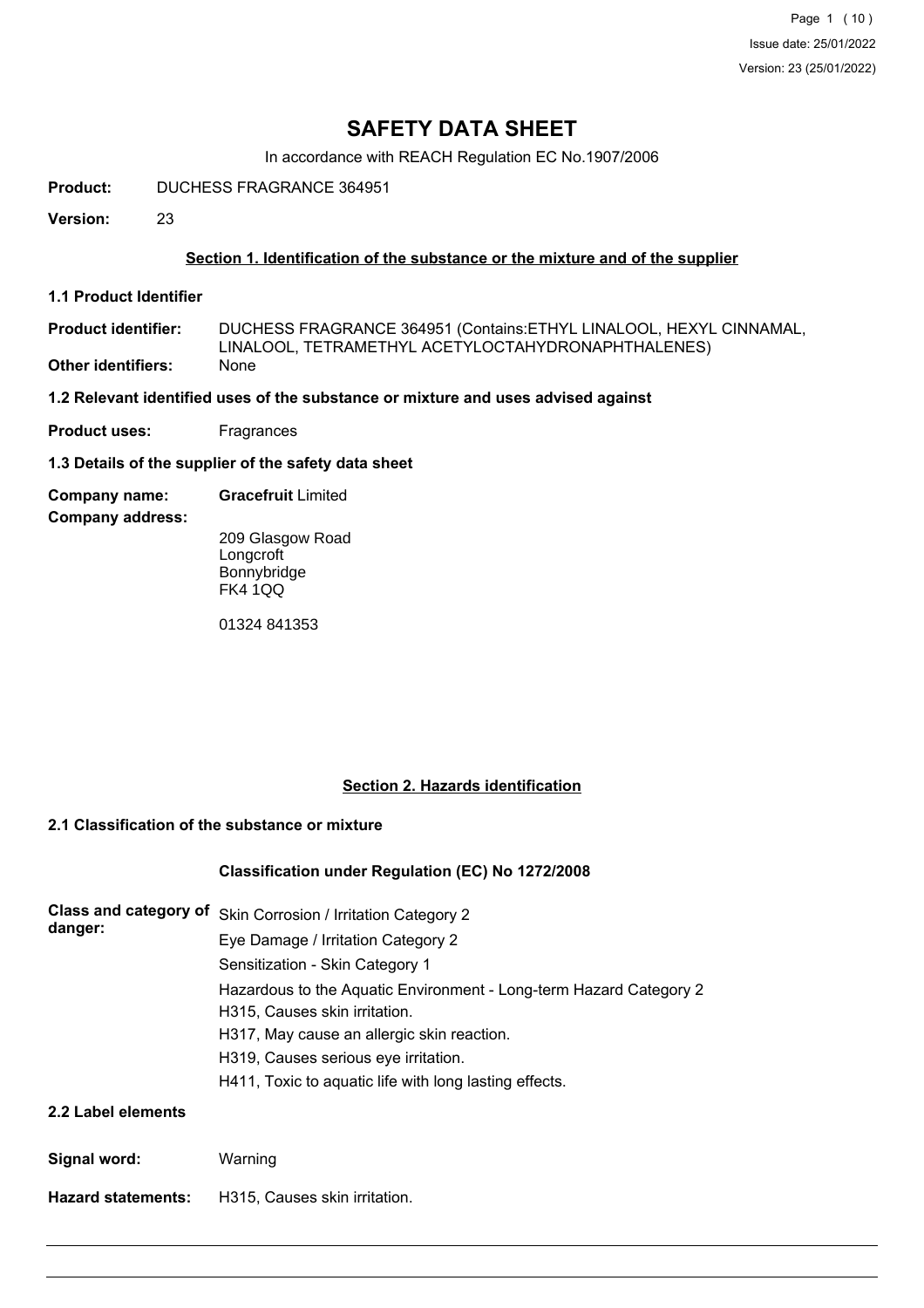Page 2 (10) Issue date: 25/01/2022 Version: 23 (25/01/2022)

# **SAFETY DATA SHEET**

In accordance with REACH Regulation EC No.1907/2006

| <b>Product:</b>                     | DUCHESS FRAGRANCE 364951                                                                                                                                                                                                                                                                                                                                                                                                                                                                                                                                                                                                                                                                                                                                                                                                                                                             |
|-------------------------------------|--------------------------------------------------------------------------------------------------------------------------------------------------------------------------------------------------------------------------------------------------------------------------------------------------------------------------------------------------------------------------------------------------------------------------------------------------------------------------------------------------------------------------------------------------------------------------------------------------------------------------------------------------------------------------------------------------------------------------------------------------------------------------------------------------------------------------------------------------------------------------------------|
| <b>Version:</b>                     | 23                                                                                                                                                                                                                                                                                                                                                                                                                                                                                                                                                                                                                                                                                                                                                                                                                                                                                   |
|                                     | H317, May cause an allergic skin reaction.<br>H319, Causes serious eye irritation.<br>H411, Toxic to aquatic life with long lasting effects.                                                                                                                                                                                                                                                                                                                                                                                                                                                                                                                                                                                                                                                                                                                                         |
| Supplemental<br>Information:        | EUH208, Contains (1S,2R,5S,7R,8R)-8-METHOXY-2,6,6,8-TETRAMETHYLTRICYCLO[5.3.1.0<br>^{1,5}]UNDECANE, 3-(2H-1,3-BENZODIOXOL-5-YL)-2-METHYLPROPANAL, 3-(O&P-<br>ETHYLPHENYL)-2,2-DIMETHYLPROPIONALDEHYDE, ALPHA-ISOMETHYL IONONE,<br>BENZYL SALICYLATE, BETA-PINENES, CIS-3-HEXENYL BENZOATE, DIHYDRO<br>PENTAMETHYLINDANONE (DPMI), GERANIOL, HELIOTROPINE,<br>HYDROXYCITRONELLAL, LIMONENE, LINALYL ACETATE, PENTADECALACTONE. May<br>produce an allergic reaction.                                                                                                                                                                                                                                                                                                                                                                                                                   |
| <b>Precautionary</b><br>statements: | P261, Avoid breathing vapour or dust.<br>P264, Wash hands and other contacted skin thoroughly after handling.<br>P272, Contaminated work clothing should not be allowed out of the workplace.<br>P273, Avoid release to the environment.<br>P280, Wear protective gloves/eye protection/face protection.<br>P302/352, IF ON SKIN: Wash with plenty of soap and water.<br>P305/351/338, IF IN EYES: Rinse cautiously with water for several minutes. Remove contact<br>lenses, if present and easy to do. Continue rinsing.<br>P333/313, If skin irritation or rash occurs: Get medical advice/attention.<br>P337/313, If eye irritation persists: Get medical advice/attention.<br>P362, Take off contaminated clothing and wash before reuse.<br>P391, Collect spillage.<br>P501, Dispose of contents/container to approved disposal site, in accordance with local<br>regulations. |
| Pictograms:                         |                                                                                                                                                                                                                                                                                                                                                                                                                                                                                                                                                                                                                                                                                                                                                                                                                                                                                      |
| <b>Other hazards:</b>               | Hydrocarbon Concentration %:<br>1.824%                                                                                                                                                                                                                                                                                                                                                                                                                                                                                                                                                                                                                                                                                                                                                                                                                                               |
|                                     | Section 3. Composition / information on ingredients                                                                                                                                                                                                                                                                                                                                                                                                                                                                                                                                                                                                                                                                                                                                                                                                                                  |

## **3.2 Mixtures**

### **Contains:**

| CAS<br>Name | ЕC | <b>REACH Registration</b><br>NO. |  | <b>∣Classification for</b> I<br>(CLP) 1272/2008 |
|-------------|----|----------------------------------|--|-------------------------------------------------|
|-------------|----|----------------------------------|--|-------------------------------------------------|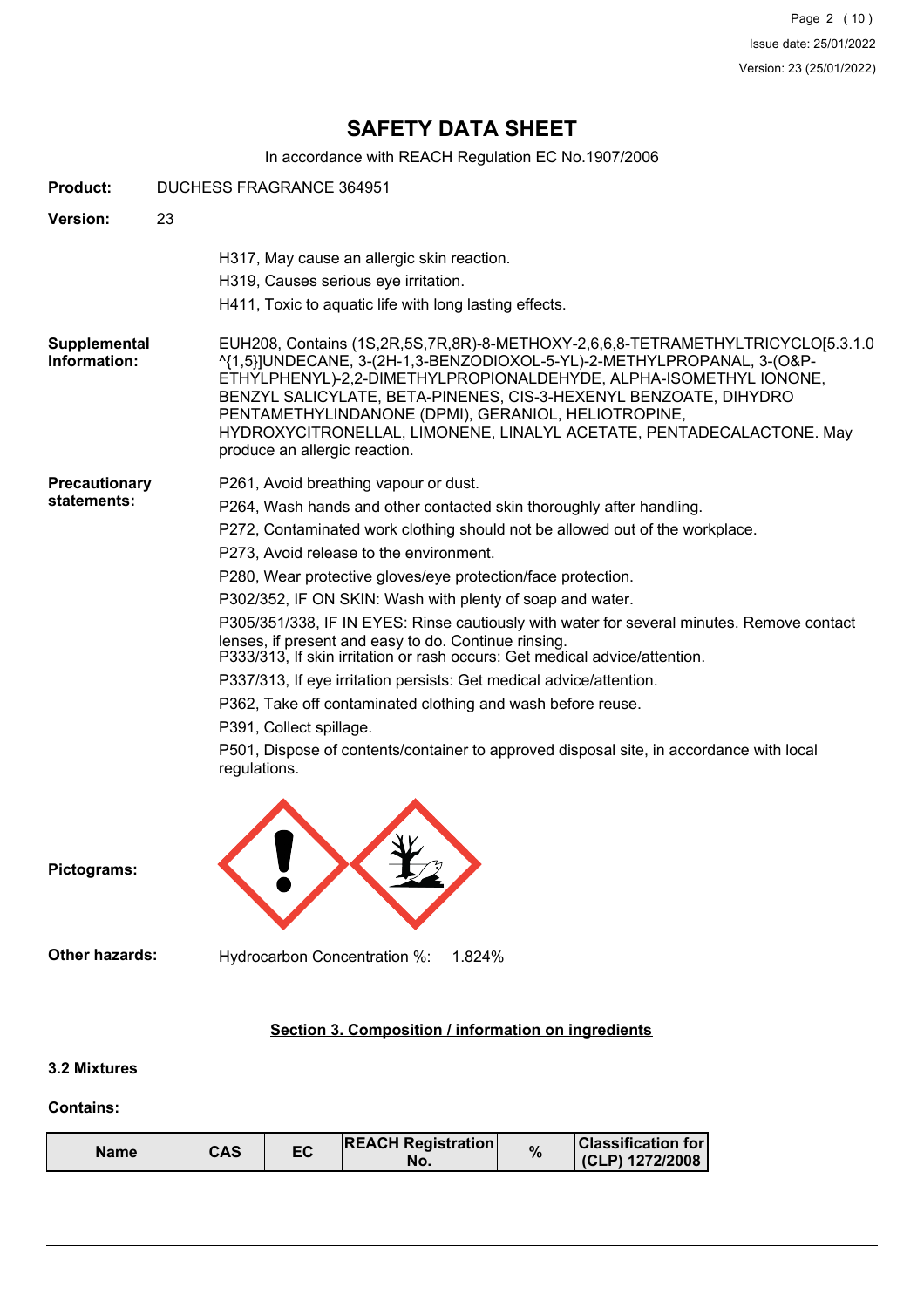Page 3 (10) Issue date: 25/01/2022 Version: 23 (25/01/2022)

# **SAFETY DATA SHEET**

In accordance with REACH Regulation EC No.1907/2006

## **Product:** DUCHESS FRAGRANCE 364951

#### **Version:** 23

| 11.3.4.6.7.8-<br> HEXAHYDRO-<br>$4,6,6,7,8,8$ -<br><b>HEXAMETHYLINDENO</b><br>$[5,6-C]$ PYRAN                            | 1222-05-5                 | 214-946-9                                           | 01-2119488227-29-xxxx | 10-<20%     | EH A1-EH C1;H410,-                                                           |
|--------------------------------------------------------------------------------------------------------------------------|---------------------------|-----------------------------------------------------|-----------------------|-------------|------------------------------------------------------------------------------|
| <b>I</b> HEXYL CINNAMAL                                                                                                  | 101-86-0                  | 202-983-3                                           |                       | $5 - 10%$   | SS 1B-EH A1-EH C2;<br>H317-H400-H411,-                                       |
| <b>TETRAHYDRO-</b><br>IMETHYL-<br>(METHYLPROPYL)-<br>PYRAN-4-OL                                                          | 63500-71-0                | 405-040-6                                           | 01-0000015458-64-xxxx | $5 - 10%$   | EDI 2;H319,-                                                                 |
| ITETRAMETHYL<br>ACETYLOCTAHYDRON 68155-66-8.<br><b>JAPHTHALENES</b>                                                      | 54464-57-2.<br>68155-67-9 | 259-174-3.<br>268-978-3.<br>268-979-9,<br>915-730-3 | 01-2119489989-04-xxxx | $5 - 10%$   | SCI 2-SS 1B-EH C1:<br>H315-H317-H410.-                                       |
| ILINALOOL                                                                                                                | 78-70-6                   | 201-134-4                                           | 01-2119474016-42-xxxx | 1-<5%       | <b>SCI 2-EDI 2-SS 1B:</b><br>H315-H317-H319,-                                |
| <b>I</b> ETHYL LINALOOL                                                                                                  | 10339-55-6                | 233-732-6                                           | 01-2119969272-32-xxxx | $1 - 5%$    | <b>SCI 2-EDI 2-SS 1B:</b><br>H315-H317-H319,-                                |
| <b>I</b> BENZYL SALICYLATE                                                                                               | 118-58-1                  | 204-262-9                                           |                       | 1-<5%       | SS 1B-EH C3;H317-<br>H412.-                                                  |
| IVANILLIN                                                                                                                | 121-33-5                  | 204-465-2                                           |                       | 1-<5%       | EDI 2;H319,-                                                                 |
| <b>HYDROXYCITRONELL</b><br>ΙAL                                                                                           | 107-75-5                  | 203-518-7                                           |                       | 1-<5%       | EDI 2-SS 1B:H317-<br>H319,-                                                  |
| $3-(2H-1.3-$<br>BENZODIOXOL-5-YL)<br>-2-METHYLPROPANAL                                                                   | 1205-17-0                 | 214-881-6                                           | 01-2120740119-58-xxxx | 1-<5%       | SS 1B-REP 2-EH C2;<br>H317-H361-H411,-                                       |
| <b>I</b> LINALYL ACETATE                                                                                                 | 115-95-7                  | 204-116-4                                           | 01-2119454789-19-xxxx | $1 - 5%$    | SCI 2-EDI 2-SS 1B:<br>H315-H317-H319,-                                       |
| <b>LIMONENE</b>                                                                                                          | 5989-27-5                 | 227-813-5                                           |                       | 1-<5%       | FL 3-SCI 2-SS 1B-AH<br>1-EH A1-EH C3;H226-<br>H304-H315-H317-<br>H400-H412,- |
| $5,5,6-$<br><b>TRIMETHYLBICYCLOH</b><br>IEPT-2-<br>YLCYCLOHEXANOL                                                        | 3407-42-9                 | 222-294-1                                           | 01-2119979583-21-xxxx | 1-<5%       | EDI 2-EH A1-EH C2:<br>H319-H400-H411,-                                       |
| <b>I</b> HELIOTROPINE                                                                                                    | 120-57-0                  | 204-409-7                                           |                       | $0.1 - 1\%$ | SS 1B;H317,-                                                                 |
| ALPHA-ISOMETHYL<br><b>IIONONE</b>                                                                                        | 127-51-5                  | 204-846-3                                           |                       | $0.1 - 1\%$ | SS 1B-EH C2; H317-<br>H411.-                                                 |
| <b>I</b> CIS-3-HEXENYL<br><b>BENZOATE</b>                                                                                | 25152-85-6                | 246-669-4                                           |                       | $0.1 - 1\%$ | SS 1B-EH C2; H317-<br>H411.-                                                 |
| <b>I</b> DIHYDRO<br>PENTAMETHYLINDAN<br>ONE (DPMI)                                                                       | 33704-61-9                | 251-649-3                                           |                       | $0.1 - 1\%$ | SCI 2-EDI 2-SS 1B-EH<br>C2;H315-H317-H319-<br>H411,-                         |
| PENTADECALACTONE 106-02-5                                                                                                |                           | 203-354-6                                           | 01-2119987323-31-xxxx | $0.1 - 1\%$ | SS 1B-EH C2; H317-<br>H411,-                                                 |
| 3-(O&P-<br>ETHYLPHENYL)-2,2-<br>DIMETHYLPROPIONAL 67634-15-5<br><b>DEHYDE</b>                                            | 67634-14-4,               | 266-818-7.<br>266-819-2                             | 01-2120758796-34-xxxx | $0.1 - 1%$  | SCI 2-SS 1B-EH A1-<br>EH C2;H315-H317-<br>H400-H411,-                        |
| BETA-PINENES                                                                                                             | 127-91-3                  | 204-872-5                                           |                       | $0.1 - 1\%$ | FL 3-SCI 2-SS 1B-AH<br>1-EH A1-EH C1; H226-<br>H304-H315-H317-<br>H410,-     |
| <b>I</b> GAMMA-TERPINENE                                                                                                 | 99-85-4                   | 202-794-6                                           |                       | $0.1 - 1\%$ | FL 3-REP 2-AH 1;<br>H226-H304-H361,-                                         |
| <b>I</b> GERANIOL                                                                                                        | 106-24-1                  | 203-377-1                                           | 01-2119552430-49-xxxx | $0.1 - 1%$  | SCI 2-EDI 1-SS 1;<br>H315-H317-H318,-                                        |
| $(1S, 2R, 5S, 7R, 8R)$ -8-<br>METHOXY-2,6,6,8-<br><b>TETRAMETHYLTRICY</b><br>$[CLO[5.3.1.0^{4}(1,5)]$<br><b>UNDECANE</b> | 67874-81-1                | 267-510-5                                           |                       | $0.1 - 1\%$ | SS 1B-EH A1-EH C1;<br>H317-H410,-                                            |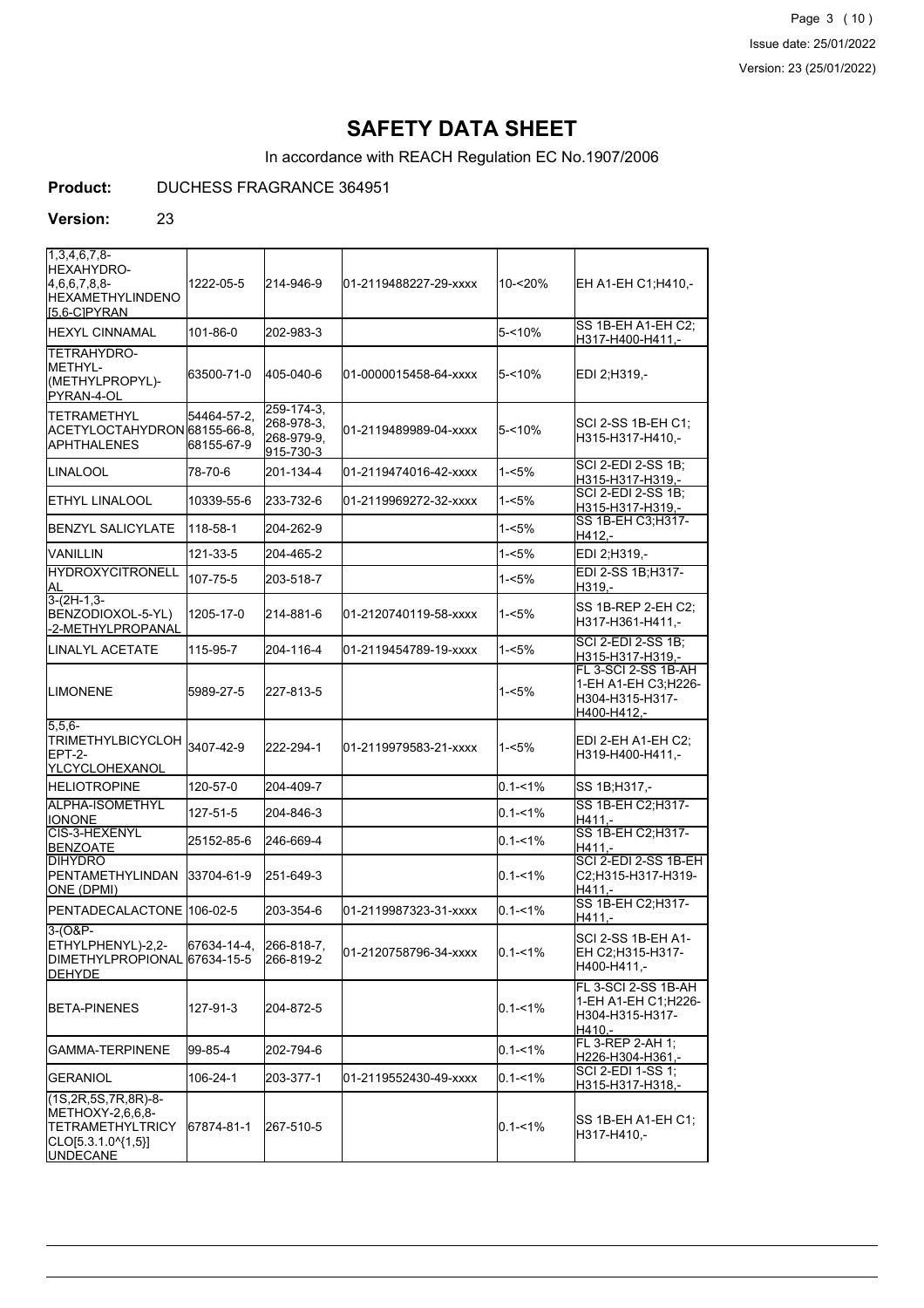Page 4 (10) Issue date: 25/01/2022 Version: 23 (25/01/2022)

# **SAFETY DATA SHEET**

In accordance with REACH Regulation EC No.1907/2006

Product: DUCHESS FRAGRANCE 364951

**Version:** 23

## **Substances with Community workplace exposure limits:**

Not Applicable

**Substances that are persistent, bioaccumulative and toxic or very persistent and very bioaccumulative, greater than 0.1%:**

Not Applicable

#### **Section 4. First-aid measures**

#### **4.1 Description of first aid measures**

IF ON SKIN: Wash with plenty of soap and water.

IF IN EYES: Rinse cautiously with water for several minutes. Remove contact lenses, if present and easy to do. Continue rinsing.

#### **4.2 Most important symptoms and effects, both acute and delayed**

Causes skin irritation.

May cause an allergic skin reaction.

Causes serious eye irritation.

#### **4.3 Indication of any immediate medical attention and special treatment needed**

None expected, see Section 4.1 for further information.

### **SECTION 5: Firefighting measures**

### **5.1 Extinguishing media**

Suitable media: Carbon dioxide, Dry chemical, Foam.

#### **5.2 Special hazards arising from the substance or mixture**

In case of fire, may be liberated: Carbon monoxide, Unidentified organic compounds.

#### **5.3 Advice for fire fighters:**

In case of insufficient ventilation, wear suitable respiratory equipment.

### **Section 6. Accidental release measures**

#### **6.1 Personal precautions, protective equipment and emergency procedures:**

Avoid inhalation. Avoid contact with skin and eyes. See protective measures under Section 7 and 8.

#### **6.2 Environmental precautions:**

Keep away from drains, surface and ground water, and soil.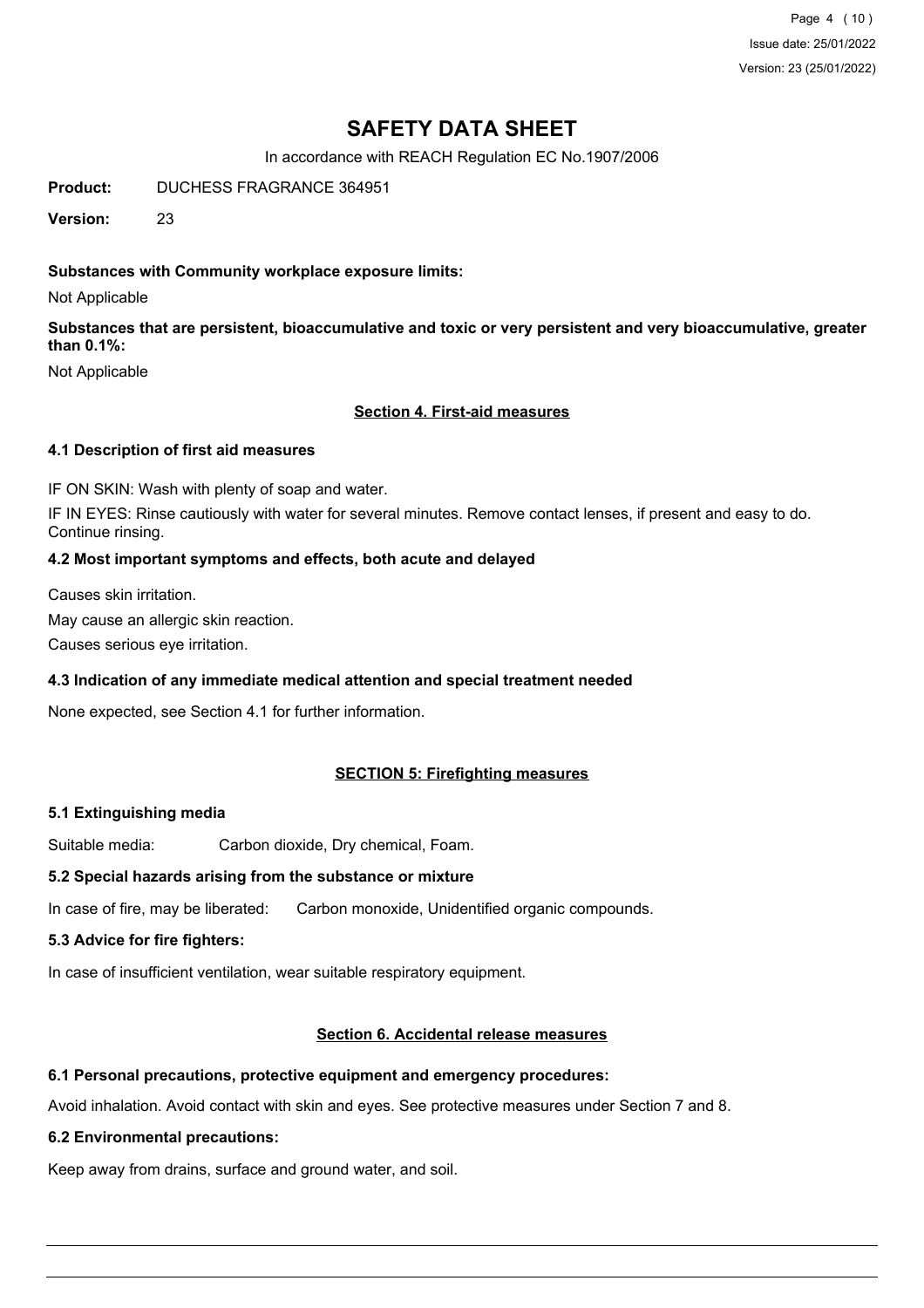Page 5 (10) Issue date: 25/01/2022 Version: 23 (25/01/2022)

# **SAFETY DATA SHEET**

In accordance with REACH Regulation EC No.1907/2006

**Product:** DUCHESS FRAGRANCE 364951

**Version:** 23

#### **6.3 Methods and material for containment and cleaning up:**

Remove ignition sources. Provide adequate ventilation. Avoid excessive inhalation of vapours. Contain spillage immediately by use of sand or inert powder. Dispose of according to local regulations.

#### **6.4 Reference to other sections:**

Also refer to sections 8 and 13.

#### **Section 7. Handling and storage**

#### **7.1 Precautions for safe handling:**

Keep away from heat, sparks, open flames and hot surfaces. - No smoking. Use personal protective equipment as required. Use in accordance with good manufacturing and industrial hygiene practices. Use in areas with adequate ventilation Do not eat, drink or smoke when using this product.

#### **7.2 Conditions for safe storage, including any incompatibilities:**

Store in a well-ventilated place. Keep container tightly closed. Keep cool. Ground/bond container and receiving equipment. Use explosion-proof electrical, ventilating and lighting equipment. Use only non-sparking tools. Take precautionary measures against static discharge.

#### **7.3 Specific end use(s):**

Fragrances: Use in accordance with good manufacturing and industrial hygiene practices.

#### **Section 8. Exposure controls/personal protection**

#### **8.1 Control parameters**

Workplace exposure limits: Not Applicable

#### **8.2 Exposure Controls**

#### **Eye / Skin Protection**

Wear protective gloves/eye protection/face protection

#### **Respiratory Protection**

Under normal conditions of use and where adequate ventilation is available to prevent build up of excessive vapour, this material should not require special engineering controls. However, in conditions of high or prolonged use, or high temperature or other conditions which increase exposure, the following engineering controls can be used to minimise exposure to personnel: a) Increase ventilation of the area with local exhaust ventilation. b) Personnel can use an approved, appropriately fitted respirator with organic vapour cartridge or canisters and particulate filters. c) Use closed systems for transferring and processing this material.

Also refer to Sections 2 and 7.

#### **Section 9. Physical and chemical properties**

#### **9.1 Information on basic physical and chemical properties**

Appearance: **Clear colourless to pale yellow liquid** Clear colourless to pale yellow liquid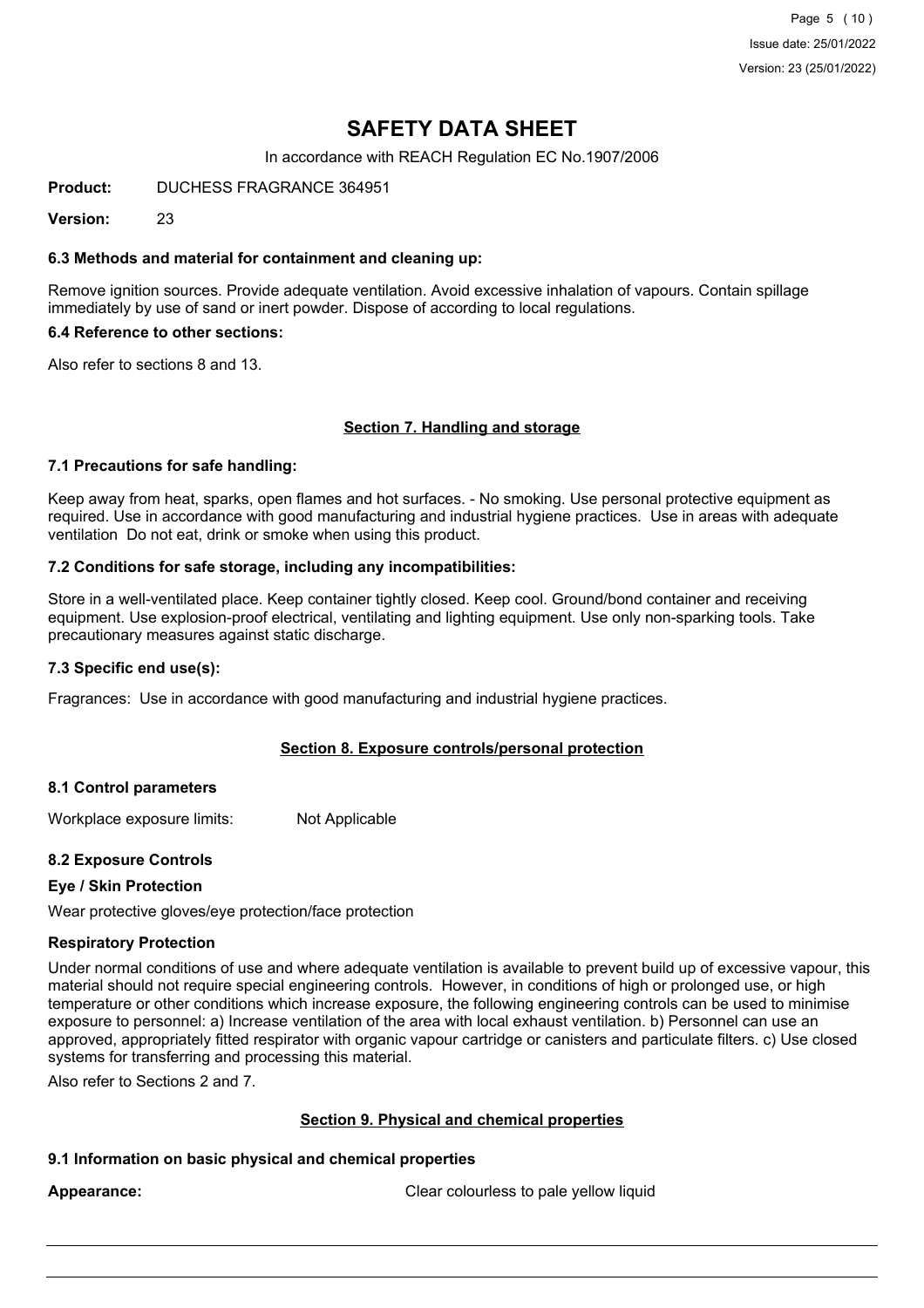Page 6 (10) Issue date: 25/01/2022 Version: 23 (25/01/2022)

# **SAFETY DATA SHEET**

In accordance with REACH Regulation EC No.1907/2006

**Product:** DUCHESS FRAGRANCE 364951

## **Version:** 23

| Not determined                               |
|----------------------------------------------|
| Not determined                               |
| Not determined                               |
| Not determined                               |
| Not determined                               |
| $>$ 100 °C                                   |
| Not determined                               |
| Not determined                               |
| Product does not present an explosion hazard |
| Not determined                               |
| Not determined                               |
| $0.9770 - 0.9810$                            |
| Not determined                               |
| Not determined                               |
| Not determined                               |
| Not determined                               |
| Not determined                               |
| Not expected                                 |
| Not expected                                 |
|                                              |

### **9.2 Other information:** None available

### **Section 10. Stability and reactivity**

#### **10.1 Reactivity:**

Presents no significant reactivity hazard, by itself or in contact with water.

#### **10.2 Chemical stability:**

Good stability under normal storage conditions.

### **10.3 Possibility of hazardous reactions:**

Not expected under normal conditions of use.

### **10.4 Conditions to avoid:**

Avoid extreme heat.

### **10.5 Incompatible materials:**

Avoid contact with strong acids, alkalis or oxidising agents.

#### **10.6 Hazardous decomposition products:**

Not expected.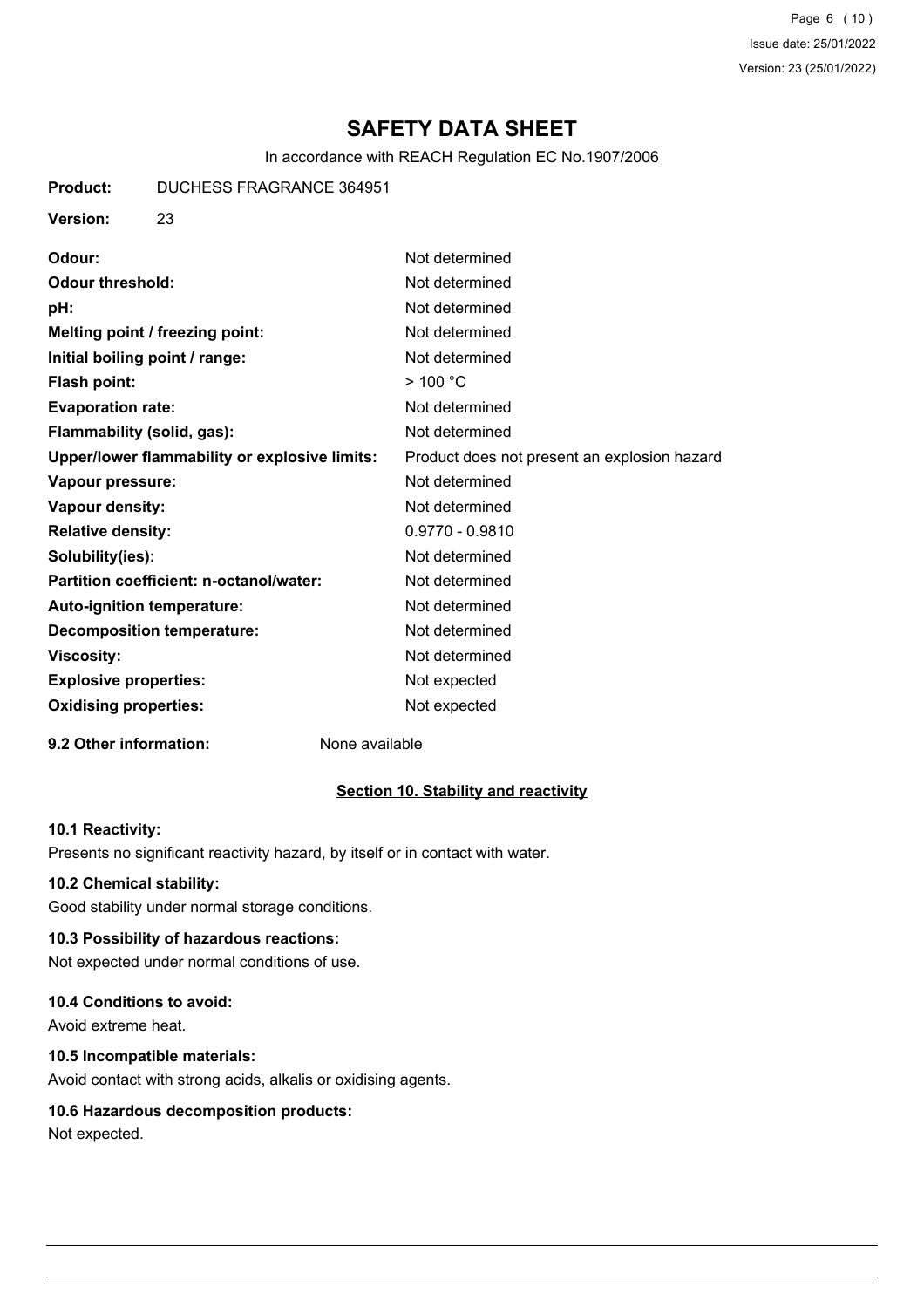Page 7 (10) Issue date: 25/01/2022 Version: 23 (25/01/2022)

# **SAFETY DATA SHEET**

In accordance with REACH Regulation EC No.1907/2006

**Product:** DUCHESS FRAGRANCE 364951

**Version:** 23

### **Section 11. Toxicological information**

#### **11.1 Information on toxicological effects**

This mixture has not been tested as a whole for health effects. The health effects have been calculated using the methods outlined in Regulation (EC) No 1272/2008 (CLP).

| <b>Acute Toxicity:</b>                    | Based on available data the classification criteria are not met. |
|-------------------------------------------|------------------------------------------------------------------|
| <b>Acute Toxicity Oral</b>                | >5000                                                            |
| <b>Acute Toxicity Dermal</b>              | Not Applicable                                                   |
| <b>Acute Toxicity Inhalation</b>          | Not Available                                                    |
| <b>Skin corrosion/irritation:</b>         | Skin Corrosion / Irritation Category 2                           |
| Serious eye damage/irritation:            | Eye Damage / Irritation Category 2                               |
| <b>Respiratory or skin sensitisation:</b> | Sensitization - Skin Category 1                                  |
| Germ cell mutagenicity:                   | Based on available data the classification criteria are not met. |
| <b>Carcinogenicity:</b>                   | Based on available data the classification criteria are not met. |
| <b>Reproductive toxicity:</b>             | Based on available data the classification criteria are not met. |
| <b>STOT-single exposure:</b>              | Based on available data the classification criteria are not met. |
| <b>STOT-repeated exposure:</b>            | Based on available data the classification criteria are not met. |
| <b>Aspiration hazard:</b>                 | Based on available data the classification criteria are not met. |

#### **Information about hazardous ingredients in the mixture**

Not Applicable

Refer to Sections 2 and 3 for additional information.

#### **Section 12. Ecological information**

## **12.1 Toxicity:**

| Toxic to aquatic life with long lasting effects.                         |               |
|--------------------------------------------------------------------------|---------------|
| 12.2 Persistence and degradability:                                      | Not available |
| 12.3 Bioaccumulative potential:                                          | Not available |
| <b>12.4 Mobility in soil:</b>                                            | Not available |
| 12.5 Results of PBT and vPvB assessment:                                 |               |
| This substance does not meet the PBT/vPvB criteria of REACH, annex XIII. |               |
| 12 6 Othor advorse offects                                               | Not available |

**12.6 Other adverse effects: N**ot available

#### **Section 13. Disposal considerations**

#### **13.1 Waste treatment methods:**

Dispose of in accordance with local regulations. Avoid disposing into drainage systems and into the environment. Empty containers should be taken to an approved waste handling site for recycling or disposal.

## **Section 14. Transport information**

**14.1 UN number:** UN3082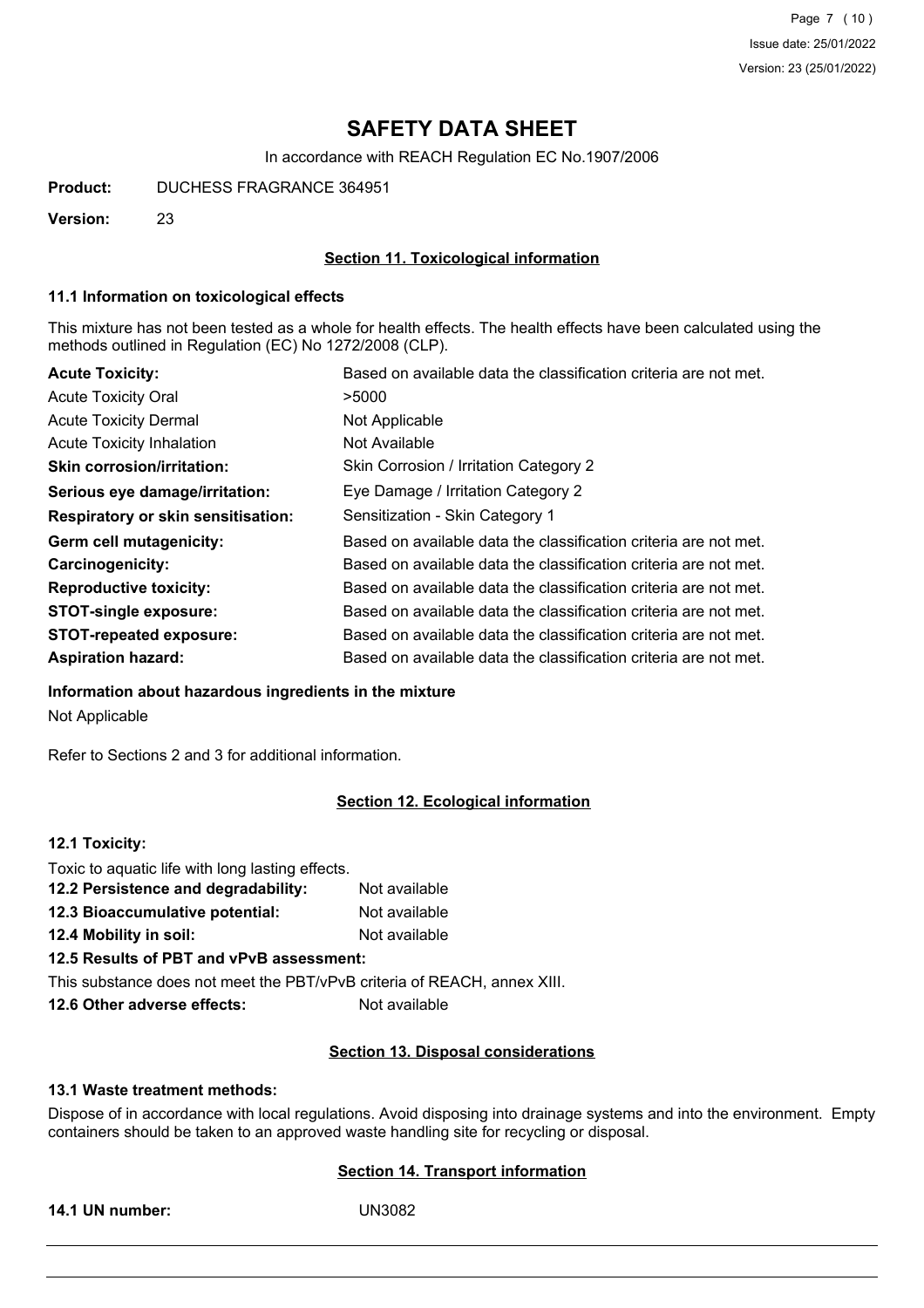# **SAFETY DATA SHEET**

In accordance with REACH Regulation EC No.1907/2006

**Product:** DUCHESS FRAGRANCE 364951

**Version:** 23

**14.2 UN Proper Shipping Name:** ENVIRONMENTALLY HAZARDOUS SUBSTANCE, LIQUID, N.O.S. (1,3,4,6,7,8-HEXAHYDRO-4,6,6,7,8,8-HEXAMETHYLINDENO[5,6-C] PYRAN, TETRAMETHYL ACETYLOCTAHYDRONAPHTHALENES) **14.3 Transport hazard class(es):** 9 Sub Risk: **14.4. Packing Group:** III **14.5 Environmental hazards:** This is an environmentally hazardous substance. 14.6 Special precautions for user: None additional **14.7 Transport in bulk according to Annex II of MARPOL73/78 and the IBC Code:**

Not applicable

#### **Section 15. Regulatory information**

## **15.1 Safety, health and environmental regulations/legislation specific for the substance or mixture** None additional

## **15.2 Chemical Safety Assessment**

A Chemical Safety Assessment has not been carried out for this product.

### **Section 16. Other information**

| <b>Concentration % Limits:</b>  | EH C2=13.23% EH C3=1.32% EH C4=75.92% SCI 2=61.90% EDI 2=42.<br>74% SS 1=12.82% EDI 2A=36.90% |
|---------------------------------|-----------------------------------------------------------------------------------------------|
| <b>Total Fractional Values:</b> | EH C2=7.56 EH C3=75.77 EH C4=1.32 SCI 2=1.62 EDI 2=2.34 SS 1=7.80<br><b>FDI 2A=2.71</b>       |

#### **Key to revisions:**

Classification under Regulation (EC) No 1272/2008 Classification under Regulation (EC) No 1272/2008 Concentration % Limits Product identifier SECTION 3: Composition/information on ingredients Total Fractional Values

### **Key to abbreviations:**

| Abbreviation      | <b>Meaning</b>                                                     |
|-------------------|--------------------------------------------------------------------|
| IAH 1             | Aspiration Hazard Category 1                                       |
| <b>EDI1</b>       | Eye Damage / Irritation Category 1                                 |
| EDI <sub>2</sub>  | Eye Damage / Irritation Category 2                                 |
| <b>EHA1</b>       | Hazardous to the Aquatic Environment - Acute Hazard Category 1     |
| IEH C1            | Hazardous to the Aquatic Environment - Long-term Hazard Category 1 |
| EH C <sub>2</sub> | Hazardous to the Aquatic Environment - Long-term Hazard Category 2 |
| <b>EH C3</b>      | Hazardous to the Aquatic Environment - Long-term Hazard Category 3 |
| FL3               | Flammable Liquid, Hazard Category 3                                |
| H226              | Flammable liquid and vapour.                                       |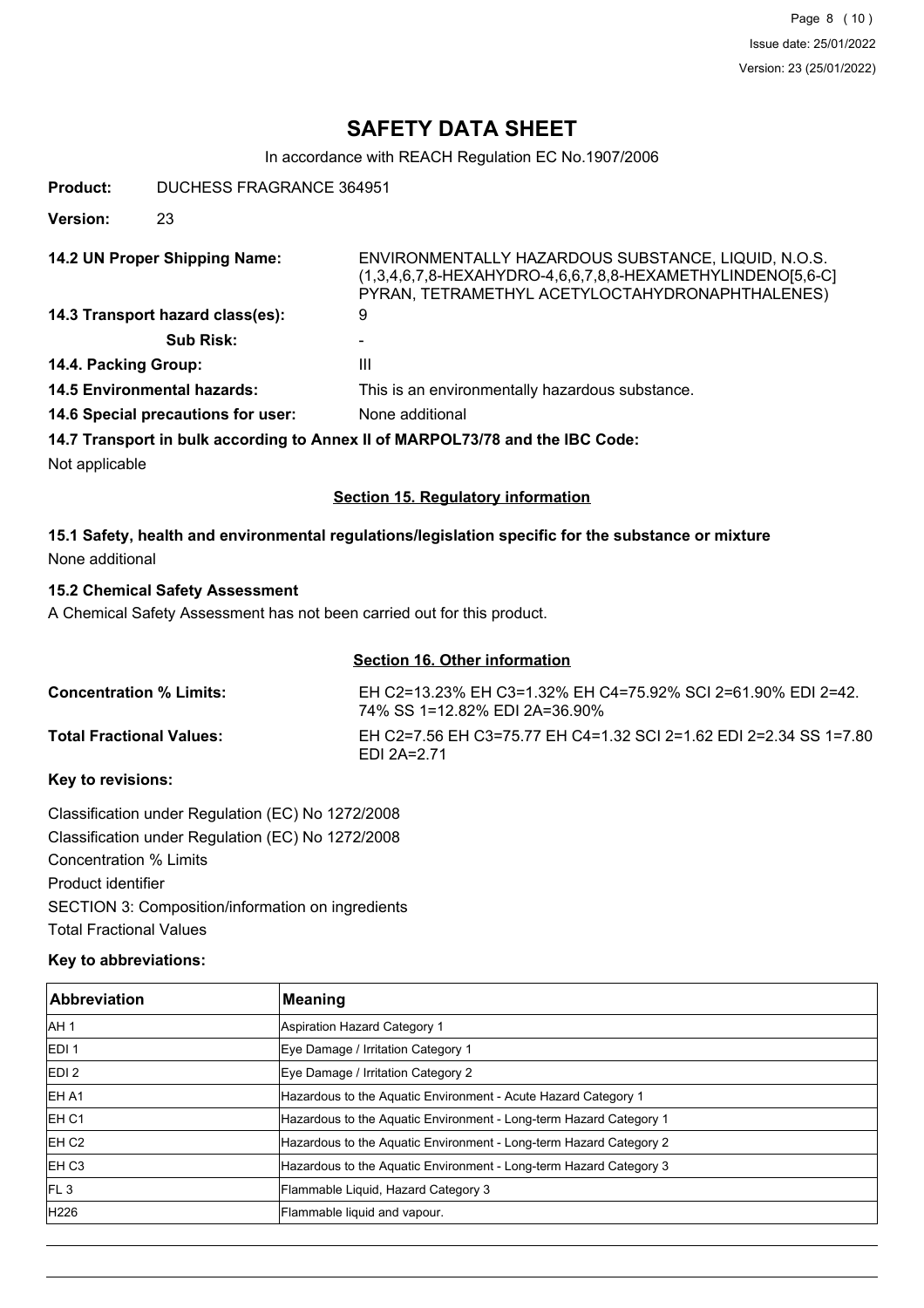Page 9 (10) Issue date: 25/01/2022 Version: 23 (25/01/2022)

# **SAFETY DATA SHEET**

In accordance with REACH Regulation EC No.1907/2006

## **Product:** DUCHESS FRAGRANCE 364951

#### **Version:** 23

| H304             | May be fatal if swallowed and enters airways.                                                                                       |
|------------------|-------------------------------------------------------------------------------------------------------------------------------------|
| H315             | Causes skin irritation.                                                                                                             |
| H317             | May cause an allergic skin reaction.                                                                                                |
| H318             | Causes serious eye damage.                                                                                                          |
| H319             | Causes serious eye irritation.                                                                                                      |
| H361             | Suspected of damaging fertility or the unborn child.                                                                                |
| H400             | Very toxic to aquatic life.                                                                                                         |
| H410             | Very toxic to aquatic life with long lasting effects.                                                                               |
| H411             | Toxic to aquatic life with long lasting effects.                                                                                    |
| H412             | Harmful to aquatic life with long lasting effects.                                                                                  |
| P202             | Do not handle until all safety precautions have been read and understood.                                                           |
| P210             | Keep away from heat, sparks, open flames and hot surfaces. - No smoking.                                                            |
| P233             | Keep container tightly closed.                                                                                                      |
| P240             | Ground/bond container and receiving equipment.                                                                                      |
| P241             | Use explosion-proof electrical, ventilating and lighting equipment.                                                                 |
| P242             | Use only non-sparking tools.                                                                                                        |
| P243             | Take precautionary measures against static discharge.                                                                               |
| P261             | Avoid breathing vapour or dust.                                                                                                     |
| P <sub>264</sub> | Wash hands and other contacted skin thoroughly after handling.                                                                      |
| P272             | Contaminated work clothing should not be allowed out of the workplace.                                                              |
| P273             | Avoid release to the environment.                                                                                                   |
| P <sub>280</sub> | Wear protective gloves/eye protection/face protection.                                                                              |
| P301/310         | IF SWALLOWED: Immediately call a POISON CENTER or doctor/physician.                                                                 |
| P302/352         | IF ON SKIN: Wash with plenty of soap and water.                                                                                     |
| P303/361/353     | IF ON SKIN (or hair): Remove/take off immediately all contaminated clothing. Rinse skin with water/shower.                          |
| P305/351/338     | IF IN EYES: Rinse cautiously with water for several minutes. Remove contact lenses, if present and easy to<br>do. Continue rinsing. |
| P308/313         | IF exposed or concerned: Get medical advice/attention.                                                                              |
| P310             | Immediately call a POISON CENTER or doctor/physician.                                                                               |
| P331             | Do not induce vomiting.                                                                                                             |
| P333/313         | If skin irritation or rash occurs: Get medical advice/attention.                                                                    |
| P337/313         | If eye irritation persists: Get medical advice/attention.                                                                           |
| P362             | Take off contaminated clothing and wash before reuse.                                                                               |
| P363             | Wash contaminated clothing before reuse.                                                                                            |
| P370/378         | In case of fire: Use carbon dioxide, dry chemical, foam for extinction.                                                             |
| P391             | Collect spillage.                                                                                                                   |
| P403/235         | Store in a well-ventilated place. Keep cool.                                                                                        |
| P405             | Store locked up.                                                                                                                    |
| P501             | Dispose of contents/container to approved disposal site, in accordance with local regulations.                                      |
| REP 2            | Toxic to Reproduction Category 2                                                                                                    |
| SCI <sub>2</sub> | Skin Corrosion / Irritation Category 2                                                                                              |
| SS 1             | Sensitization - Skin Category 1                                                                                                     |